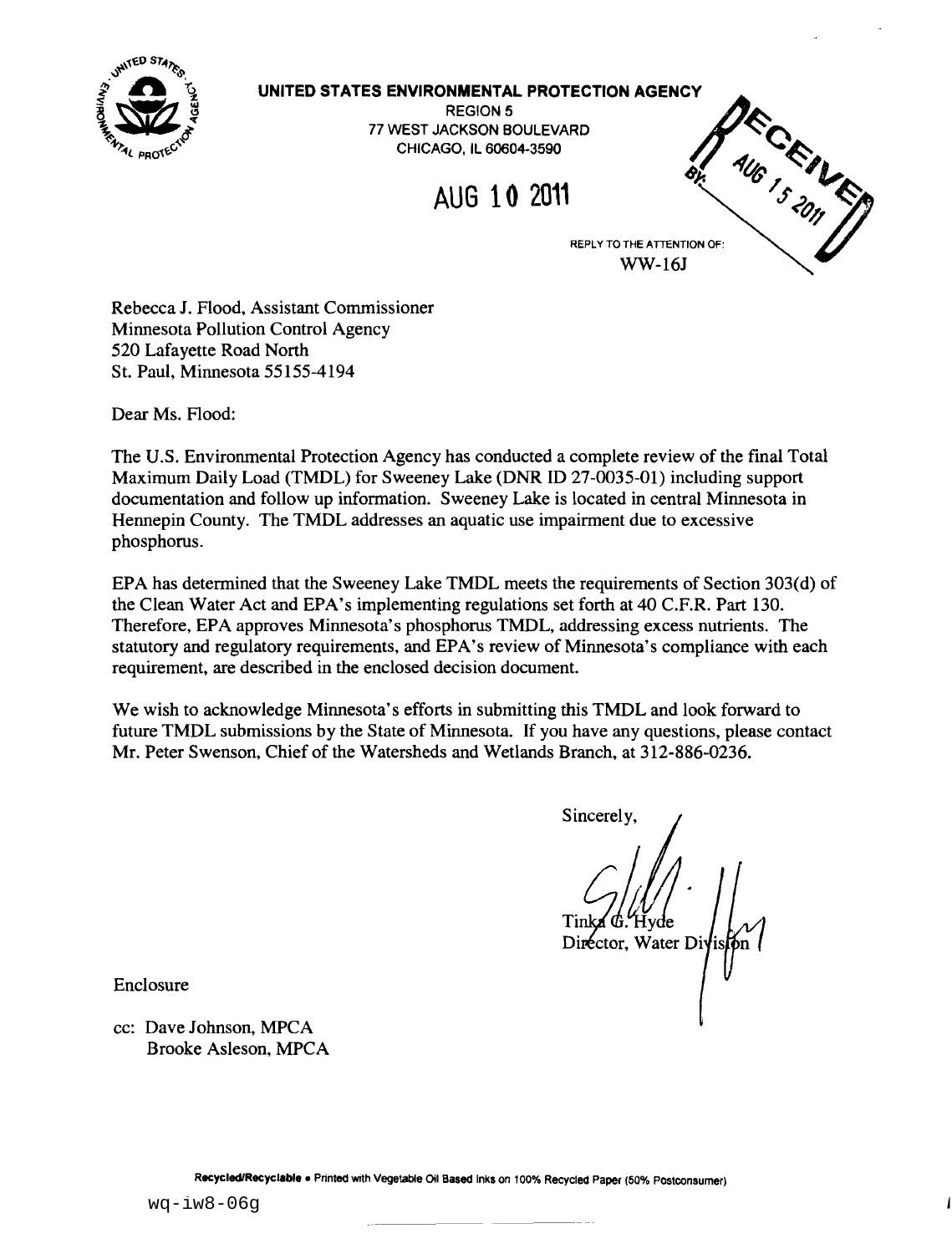## **TMDL:** Sweeney Lake, Hennepin County, MN **Date:** August 10, 2011

## **DECISION DOCUMENT FOR THE SWEENEY LAKE PHOSPHORUS TMDL, HENNEPIN COUNTY, MN**

Section 303(d) of the Clean Water Act (CWA) and EPA's implementing regulations at 40 C.F.R. Part 130 describe the statutory and regulatory requirements for approvable TMDLs. Additional information is generally necessary for EPA to determine if a submitted TMDL fulfills the legal requirements for approval under Section 303(d) and EPA regulations, and should be included in the submittal package. Use of the verb "must" below denotes information that is required to be submitted because it relates to elements of the TMDL required by the CWA and by regulation. Use of the term "should" below denotes information that is generally necessary for EPA to determine if a submitted TMDL is approvable. These TMDL review guidelines are not themselves regulations. They are an attempt to summarize and provide guidance regarding currently effective statutory and regulatory requirements relating to TMDLs. Any differences between these guidelines and EPA's TMDL regulations should be resolved in favor of the regulations themselves.

## **1. Identification of Waterbody, Pollutant of Concern, Pollutant Sources, and Priority Ranking**

The TMDL submittal should identify the waterbody as it appears on the State's/Tribe's 303(d) list. The waterbody should be identified/georeferenced using the National Hydrography Dataset (NHD), and the TMDL should clearly identify the pollutant for which the TMDL is being established. In addition, the TMDL should identify the priority ranking of the waterbody and specify the link between the pollutant of concern and the water quality standard (see section 2 below).

The TMDL submittal should include an identification of the point and nonpoint sources of the pollutant of concern, including location of the source(s) and the quantity of the loading, e.g., lbs/per day. The TMDL should provide the identification numbers of the NPDES permits within the waterbody. Where it is possible to separate natural background from nonpoint sources, the TMDL should include a description of the natural background. This information is necessary for EPA's review of the load and wasteload allocations, which are required by regulation.

The TMDL submittal should also contain a description of any important assumptions made in developing the TMDL, such as:

- (1) the spatial extent of the watershed in which the impaired waterbody is located;
- (2) the assumed distribution of land use in the watershed (e.g., urban, forested, agriculture);

(3) population characteristics, wildlife resources, and other relevant information affecting the characterization of the pollutant of concern and its allocation to sources;

(4) present and future growth trends, if taken into consideration in preparing the TMDL (e.g., the TMDL could include the design capacity of a wastewater treatment facility); and

(5) an explanation and analytical basis for expressing the TMDL through *surrogate measures,* if applicable. *Surrogate measures* are parameters such as percent fines and turbidity for sediment

 $\mathbf{I}$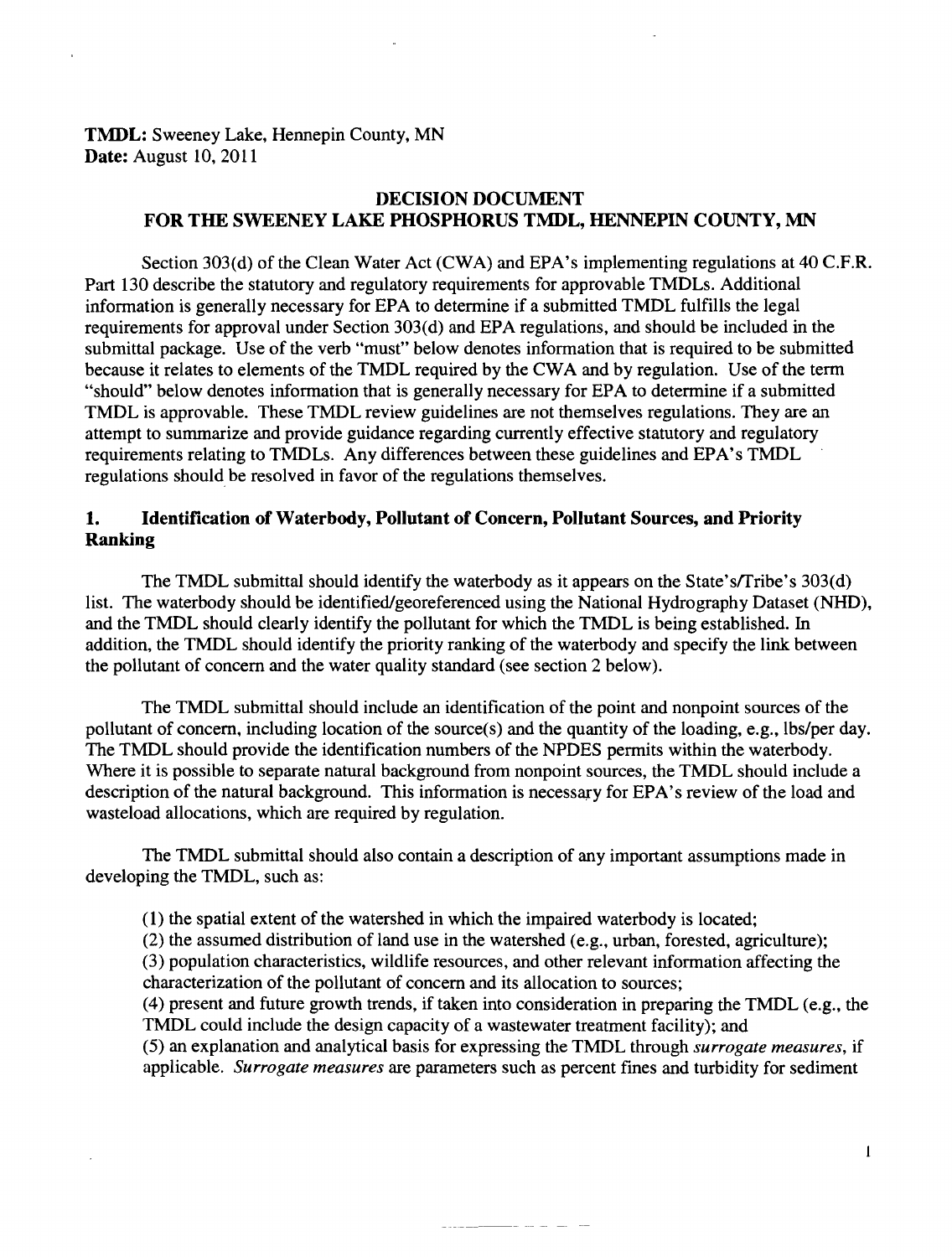impairments; chlorophyll  $q$  and phosphorus loadings for excess algae; length of riparian buffer; or number of acres of best management practices.

## **Comment:**

# **Location Description/Spatial Extent:**

Sweeney Lake (DNR ID 27-0035-01) is located within the Upper Mississippi River basin, just west of Minneapolis, Minnesota. The boundaries for the Sweeney Lake watershed (approximate total area 2,340 acres) occupy areas within the cities of Golden Valley and St. Louis Park. Sweeney Lake is approximately 67 acres in size and is within the City of Golden Valley. The lake discharges into Bassett Creek via a weir in the northeastern section of the lake. Bassett Creek flows eastward and contributes to the Mississippi River. Surface water inflows to Sweeney Lake come from direct drainage from the surrounding residential and commercial areas, inflow from Schaper Pond (which is located to the south of Sweeney Lake), and inflow from Twin Lake (which is located to the east of Sweeney Lake).

Sweeney Lake lies within the boundaries of the North Central Hardwood Forest (NCHF) ecoregion. The lake has a surface area of 67 acres, a maximum depth of 27 feet, and an average depth of 12 feet. The littoral zone, or area of the lake that is 15 feet or less in depth, is approximately 41 acres of the surface area (approx. 61% of surface area). Sweeney Lake is immediately bordered by residential, commercial, institutional and open space land uses.

#### **Land** Use:

Land use in the Sweeney Lake watershed is comprised of residential, commercial, institutional and open space land uses (Section 2.1.2, page 7 of the final TMDL document). Significant development is not expected by the Minnesota Pollution Control Agency (MPCA) in the Sweeney Lake watershed and therefore existing land use conditions are considered as the "ultimate" conditions for calculating TMDL allocations. The wasteload allocations (WLA) and the load allocations (LA) were determined based on the current land use conditions. Any expansion of nutrient source inputs will need to comply with the respective WLAs and LAs calculated in the Sweeney Lake TMDL.

#### **Problem Identification:**

Sweeney Lake was identified as not attaining its aquatic recreation designated use. Excessive nutrients were identified as the cause of the impairment. Sweeney Lake was originally listed on the 2004 Minnesota 303(d) list for excessive nutrients (phosphorus). Sweeney Lake is currently on the submitted 2010 Minnesota 303(d) list for excessive nutrients and impaired aquatic recreation. Excess nutrients can lead to frequent algal overgrowth in lakes and hinder aquatic recreation activities (boating, canoeing, fishing, etc.).

# **Priority Ranking:**

The Sweeney Lake watershed was given a priority ranking for TMDL development due to: the impairment impacts on public health and aquatic life, the public value of the impaired water resource, the likelihood of completing the TMDL in an expedient manner, the inclusion of a strong base of existing data and the restorability of the water body, the technical capability and the willingness of local partners to assist with the TMDL, and the appropriate sequencing of TMDLs within a watershed or basin. Sweeney Lake is a popular location for aquatic recreation including boating, canoeing and fishing. Water quality degradation has lead to efforts to improve the water quality within the Sweeney Lake watershed, and to the development of a TMDL.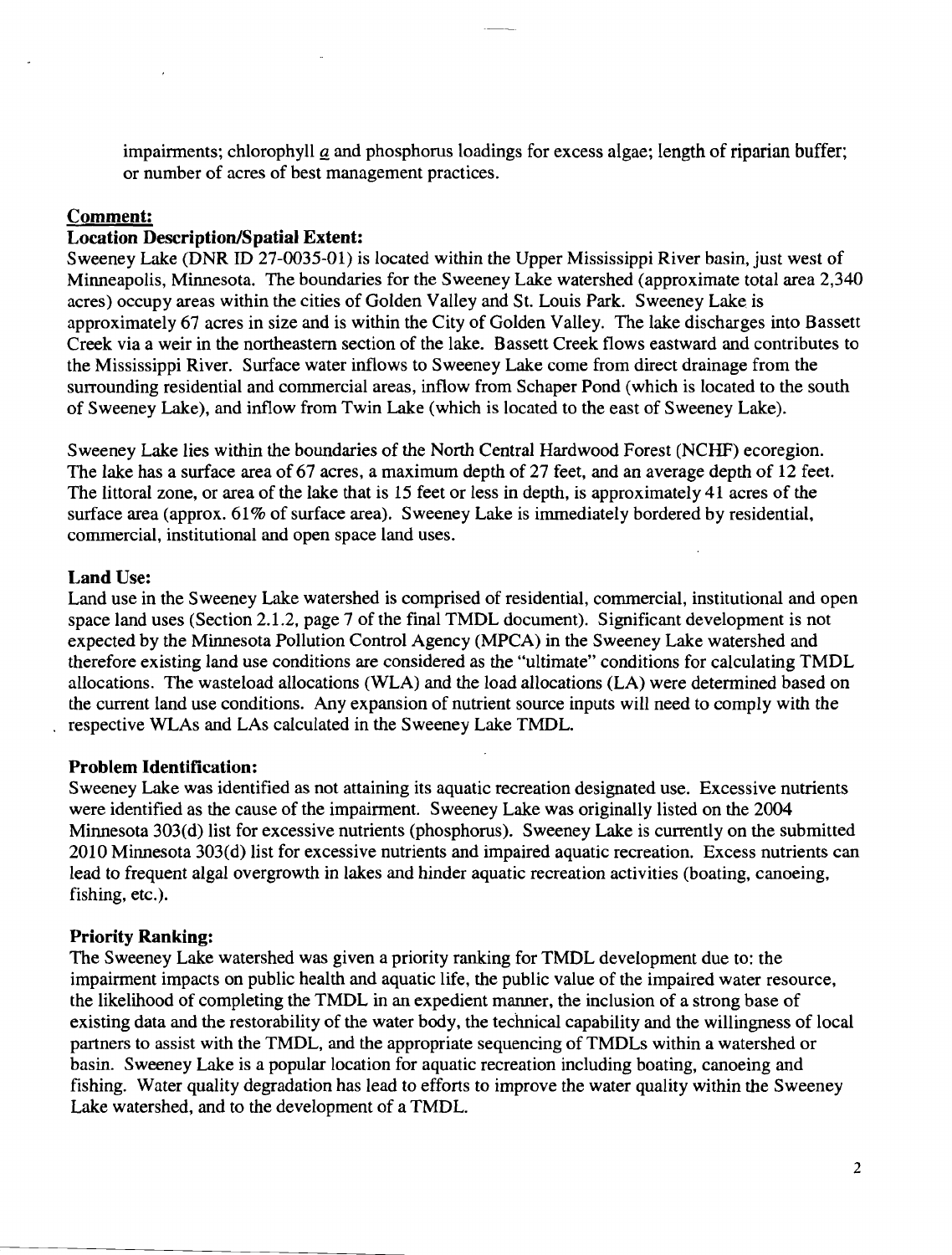## Pollutant of Concern:

The pollutant of concern is phosphorus.

### Source Identification (point and nonpoint sources):

*Point Source Identification:* The potential point sources to the Sweeney Lake watershed are:

*Municipal Separate Storm Sewer Systems (MS4):* There are four MS4 permits (Table 2 of this Decision Document) in the Sweeney Lake watershed: the City of Golden Valley, the City of St. Louis Park, a MS4 permit for the Minnesota Department of Transportation (MN-DOT) and a MS4 permit for Hennepin County. The MPCA identified six storm sewer outfalls which discharge stormwater into Sweeney Lake. Stormwater also enters Sweeney Lake via inflows from Schaper Pond.

Stormwater can transport phosphorus to surface water bodies via: decaying vegetation (leaves, grass clippings, etc.), domestic and wild animal waste, eroded soil particles, deposited phosphorus particulates from the air, phosphorus bound to oil and grease particles, and phosphorus-containing fertilizer.

*Construction and Industrial Areas:* Phosphorus inputs via stormwater from construction and industrial activities may contribute phosphorus loading to the Sweeney Lake watershed. The MPCA determined that construction and industrial areas do not contribute a significant phosphorus loading input to the Sweeney Lake watershed. The MPCA estimated that phosphorus inputs from these sources were less than one percent of the WLA calculated in the Sweeney Lake TMDL.

*Nonpoint Source Identification:* The potential nonpoint sources to the Sweeney Lake watershed are:

*Internal Loading:* The release of phosphorus from sediment, the release of phosphorus via physical disturbance from benthic fish, the release of phosphorus from wind mixing the water column, and the release of phosphorus from decaying pondweeds, can all contribute internal phosphorus loading to the Sweeney Lake watershed. Phosphorus can be resuspended or mixed into the water column by temperature changes within the water column. Bottom waters, rich in phosphorus, may be mixed with waters closer to the surface during those times when the thermocline decreases and the lake water overturns.

*Atmospheric Deposition:* Phosphorus may be added via particulate deposition. Particles from the atmosphere may fall onto the lake surface or other surfaces within the Sweeney Lake watershed. Phosphorus can be bound to these particles which can add to the phosphorus inputs to surface water environments.

# Future Growth:

Future Growth/Reserve Capacity description is found in the Land Use Section 2.1.2 (page 7 of the final TMDL document). Significant development is not expected in the Sweeney Lake watershed. Existing conditions were considered to be the "ultimate" land use conditions for calculating WLA and LA. The WLA and LA were calculated for all current and future sources. Any expansion of point or nonpoint sources will need to comply with the respective WLA and LA values in the TMDL.

The U.S. EPA finds that the TMDL document submitted by the MPCA satisfies the requirements of the first criterion.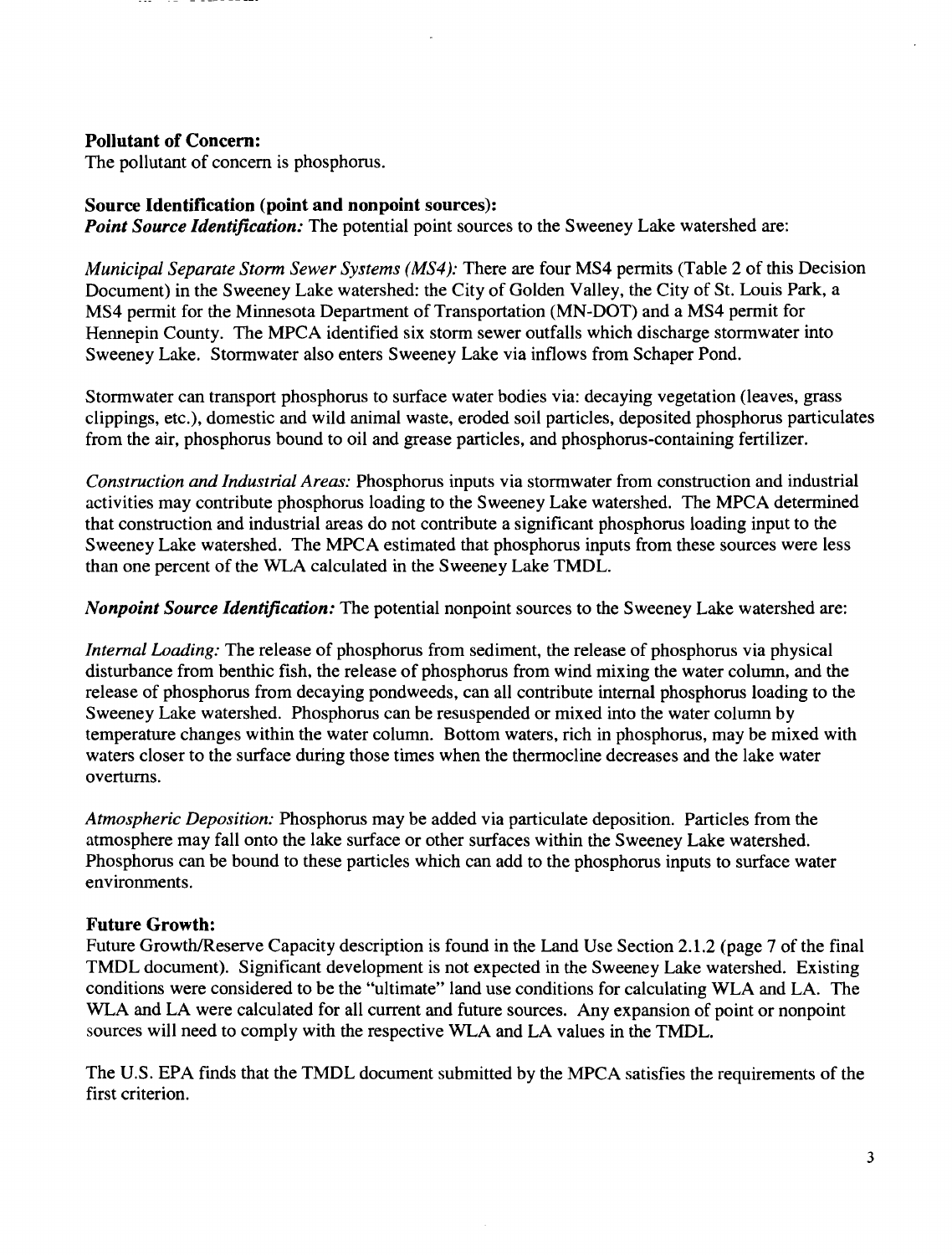# 2. Description of the Applicable Water Quality Standards and Numeric Water Quality Target

The TMDL submittal must include a description of the applicable State/Tribal water quality standard, including the designated use(s) of the waterbody, the applicable numeric or narrative water quality criterion, and the antidegradation policy.  $(40 \text{ C.F.R. } §130.7(c)(1))$ . EPA needs this information to review the loading capacity determination, and load and wasteload allocations, which are required by regulation.

The TMDL submittal must identify a numeric water quality target(s)  $-$  a quantitative value used to measure whether or not the applicable water quality standard is attained. Generally, the pollutant of concern and the numeric water quality target are, respectively, the chemical causing the impairment and the numeric criteria for that chemical (e.g., chromium) contained in the water quality standard. The TMDL expresses the relationship between any necessary reduction of the pollutant of concern and the attainment of the numeric water quality target. Occasionally, the pollutant of concern is different from the pollutant that is the subject of the numeric water quality target (e.g., when the pollutant of concern is phosphorus and the numeric water quality target is expressed as Dissolved Oxygen (DO) criteria). In such cases, the TMDL submittal should explain the linkage between the pollutant of concern and the chosen numeric water quality target.

# Comment:

# Designated Uses:

The designated use for Sweeney Lake is for aquatic recreation (boating, canoeing, fishing etc.). The lake is classified as a Class 2B water for the State of Minnesota.

# Standards:

The assessment for eutrophic conditions includes a numeric water quality standard and assessment factors from Minnesota Rule 7050. Sweeney Lake is within the boundaries of the NCHF ecoregion. The MPCA assumes that by meeting the loading capacity values set by the WLA and LA, the total phosphorus (TP), the chlorophyll-a (chI-a) and the Secchi Disc (SD) depth water quality criteria will be attained.

In developing the lake nutrient standards for Minnesota lakes (Minn. Rule 7050), the MPCA evaluated data from a large cross-section of lakes within each of the state's ecoregions. Clear relationships were established between the causal factor, total phosphorus, and the response variables chlorophyll-a and Secchi disk. Based on these relationships, the MPCA assumes that by meeting the loading capacity values set by the WLA and the LA, the TP, chl-a and SD depth water quality criteria will be attained. The MPCA's lake eutrophication standards for the NCHF ecoregion are found in Table 1 of this Decision Document.

| Table 1: Minnesota Eutrophication Standards, North Central Hardwood Forest Ecoregion |  |  |
|--------------------------------------------------------------------------------------|--|--|
|                                                                                      |  |  |

| Parameter                    | <b>Eutrophication Standard</b> |
|------------------------------|--------------------------------|
| Total Phosphorus $(\mu g/L)$ | TP < 40                        |
| Chlorophyll-a $(\mu g/L)$    | chl-a $<$ 14                   |
| Secchi Depth (m)             | SD > 1.4                       |

The MPCA utilized a phosphorus target of  $38 \mu g/L$  in calculating the WLA and LA for the Sweeney Lake TMDL. The TP target was determined as the average in lake phosphorus concentration during the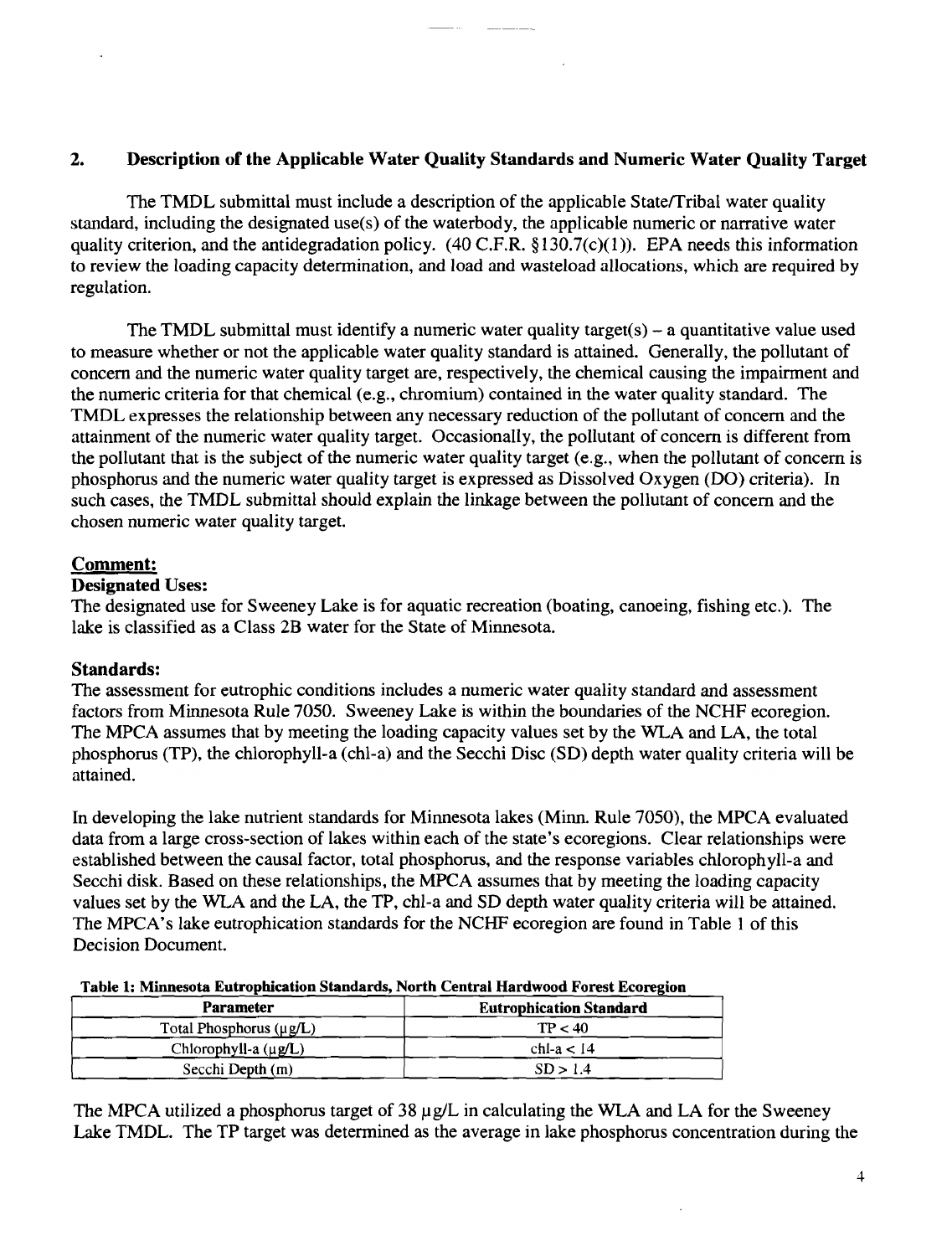summer growing season (June 1 through September 30). The MPCA chose to use a lower phosphorus target for TP instead of the NCHF eutrophication numeric standard  $(40 \mu g/L)$  to account for Margin of Safety (MOS) considerations. The MOS is discussed further in Section 6 of this Decision Document.

The U.S. EPA finds that the TMDL document submitted by the MPCA satisfies the requirements of the second criterion.

# **3. Loading Capacity - Linking Water Quality and Pollutant Sources**

A TMDL must identify the loading capacity of a waterbody for the applicable pollutant. EPA regulations define loading capacity as the greatest amount of a pollutant that a water can receive without violating water quality standards  $(40 \text{ C.F.R. } §130.2(f)).$ 

The pollutant loadings may be expressed as either mass-per-time, toxicity or other appropriate measure (40 C.F.R. §130.2(i)). If the TMDL is expressed in terms other than a daily load, e.g., an annual load, the submittal should explain why it is appropriate to express the TMDL in the unit of measurement chosen. The TMDL submittal should describe the method used to establish the cause-and-effect relationship between the numeric target and the identified pollutant sources. In many instances, this method will be a water quality model.

The TMDL submittal should contain documentation supporting the TMDL analysis, including the basis for any assumptions; a discussion of strengths and weaknesses in the analytical process; and results from any water quality modeling. EPA needs this information to review the loading capacity determination, and load and wasteload allocations, which are required by regulation.

TMDLs must take into account *critical conditions* for steam flow, loading, and water quality parameters as part of the analysis of loading capacity (40 C.F.R.  $$130.7(c)(1)$ ). TMDLs should define applicable *critical conditions* and describe their approach to estimating both point and nonpoint source loadings under such *critical conditions.* In particular, the TMDL should discuss the approach used to compute and allocate nonpoint source loadings, e.g., meteorological conditions and land use distribution.

# **Comment:**

The approach to calculating the loading capacity is outlined in the final TMDL document within Sections 5.0 to 6.3 (pages 22 to 40 of the final TMDL document). The MPCA first estimated existing nutrient input values to the Sweeney Lake watershed. To complete the review of existing sources, pollutant sources were identified and estimated based on monitoring data and modeling efforts. Three separate models were utilized to gain a better understanding of the conditions causing water quality impairments within the watershed. P8, BATHTUB and the finite difference lake response model (FDLRM) were used to determine the values necessary for Sweeney Lake to attain water quality standards (WQS). These modeling results were used to calculate the WLA and LA.

The P8 model (Program for Predicting Polluting Particle Passage through Pits, Puddles and Ponds) is a model used to predict the generation and transport of stormwater runoff pollutants in watersheds. Continuous water-balance and mass-balance calculations are performed via simulations driven by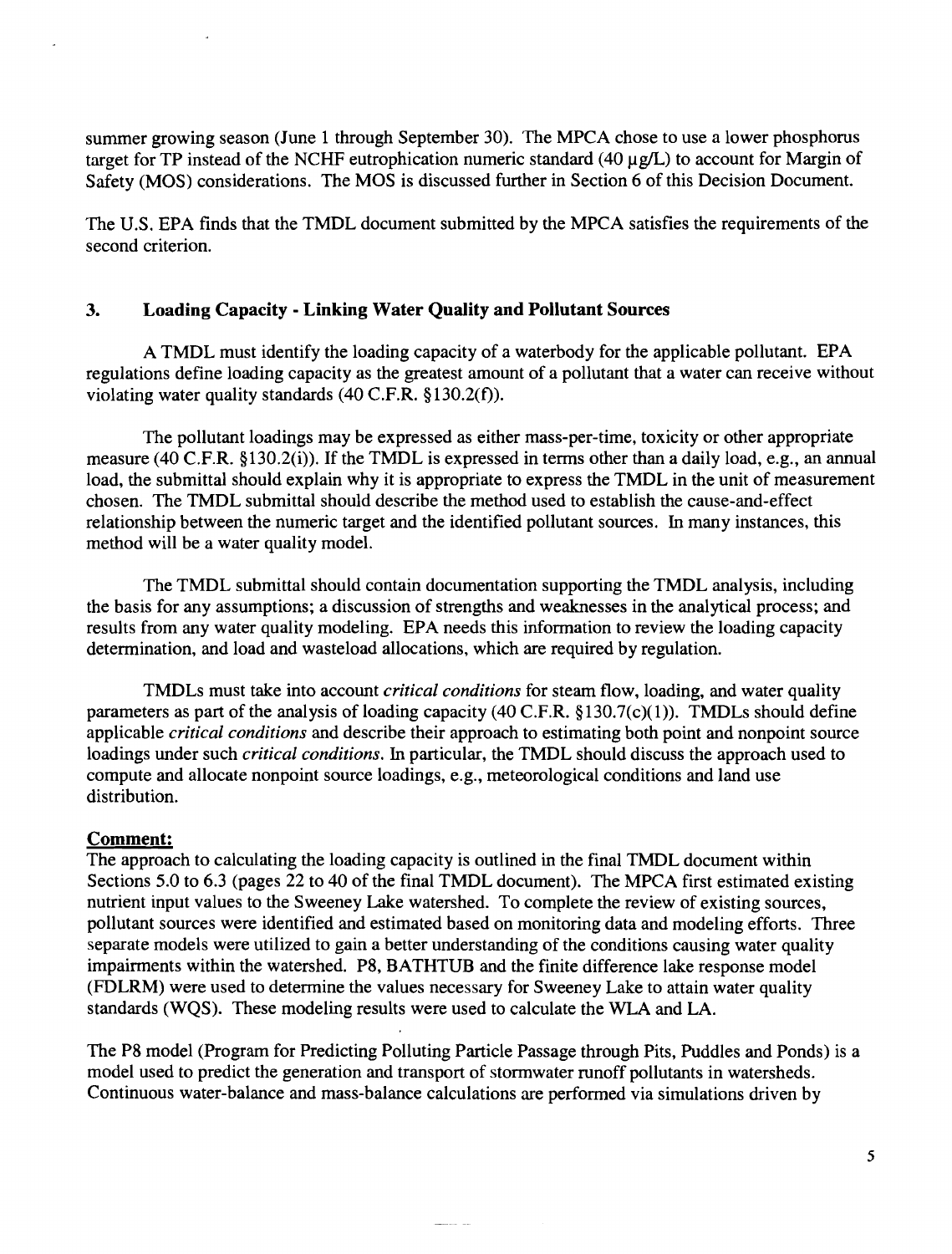continuous hourly rainfall and daily air temperature time series. The model was developed for use by engineers and planners in designing and evaluating runoff treatment schemes for existing or proposed urban developments.

The P8 model was used to create a nutrient characterization/nutrient budget in order to better understand the nutrient inputs and outputs of the watershed system. The P8 nutrient budgeting modeling efforts also provided insight into flow conditions which were vital to developing the WLA and LA of the TMDL. The MPCA incorporated previous P8 modeling efforts from the Bassett Creek Watershed Management Commission (BCWMC) which had completed their own P8 modeling during the development of the Sweeney Lake Management Plan. The MPCA updated the efforts of the BCWMC with empirical data collected in 2004 and 2005. The results from the MPCA's P8 modeling efforts aided in the understanding of flow conditions and phosphorus loads, while also incorporating the influence of Best Management Practices (BMPs) in the watershed.

The P8 modeling efforts estimated TP loading values for each of the MS4 communities within the watershed (see Table 2 of this Decision Document). Nutrient loads were based on the percentage of the total area of each MS4 community within the Sweeney Lake watershed. In the calculation of the Sweeney Lake TMDL, the MPCA combined the individual allocations from each MS4 community into one categorical WLA. The MPCA explained in the final TMDL document (Section 6.1.1 on page 34) that using a categorical WLA was appropriate in this case because of the local commitment of the BCWMC to implement nutrient reductions in a cooperative manner. The MPCA also explained that the categorical MS4 value could be subdivided and assigned to individual MS4 communities (see email, Exhibit #6 of the Administrative Record). Dividing the categorical WLA and assigning it to each MS4 community based on the land area percentages in Table 2 (Table 4.1 from the final TMDL document) would be an appropriate method to subdivide and assign individual WLA.

|                        |                    | <b>Current Loading Estimate</b> |                              |  |
|------------------------|--------------------|---------------------------------|------------------------------|--|
| <b>MS4 Community</b>   | <b>MS4 Permit#</b> | <b>TP Load</b>                  | <b>Percent of Total Area</b> |  |
|                        |                    | (lbs/year)                      | $\mathscr{G}_o$ )            |  |
| City of Golden Valley  | MS400021           | 1132                            |                              |  |
| City of St. Louis Park | MS400053           | 132                             |                              |  |
| MN-DOT                 | MS400170           | 206                             | 14                           |  |
| Hennepin County        | MS400138           | Insignificant                   |                              |  |

| Table 2: Current Loading Estimate (based on 2004 data) of Permitted MS4 |
|-------------------------------------------------------------------------|
| <b>Contributions to the Sweeney Lake Watershed</b>                      |

The BATHTUB model was utilized to link phosphorus loads with in-lake water quality and to calculate loading capacity values for each lake. The BATHTUB model was employed as the main predictive tool to estimate TP, chl-a and SD values for Sweeney Lake. The BATHTUB model provides flexibility to tailor model inputs to specific lake morphometry, watershed characteristics and watershed inputs. The BATHTUB model also allows the State to assess different impacts of changes in nutrient loading. The FDLRM is a spreadsheet based model developed by Barr Engineering. The FDLRM was used to develop load allocation estimates and to capture the rapid changes in water chemistry in Sweeney Lake.

The BATHTUB model and FDLRM were both employed to calculate the necessary reductions to loads from external and internal sources in order for Sweeney Lake to attain the NCHF eutrophication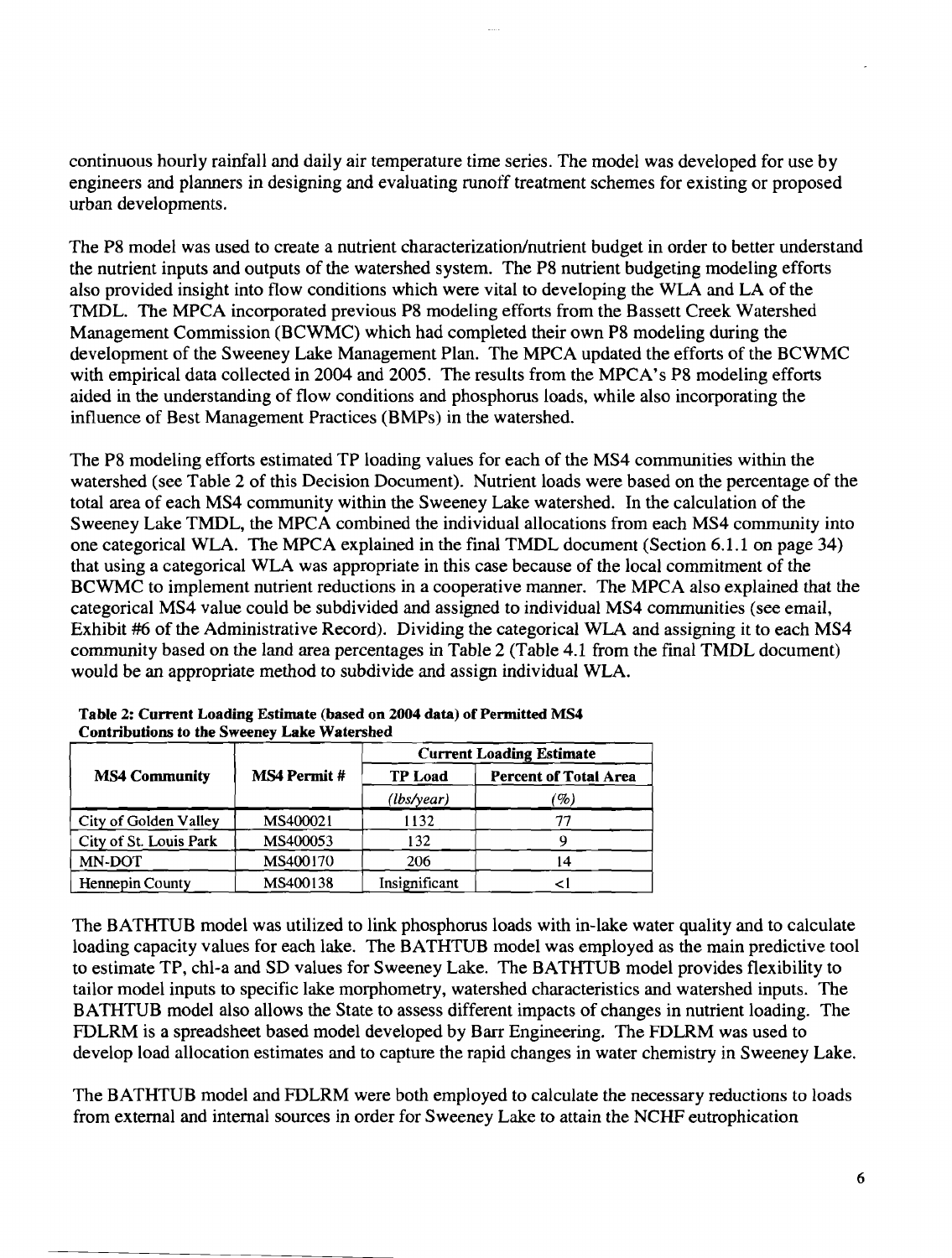standards. Of the two models, the MPCA determined that the FDLRM model provided more accurate results in characterizing the hydrologic characteristics of Sweeney Lake. The FDLRM was more proficient at characterizing rapid concentration changes observed within Sweeney Lake, the shorter residence time of the lake (1-2 months), and frequent large inflow events. The FDLRM results also compared more favorably to empirical water quality monitoring data collected in the watershed.

The FDLRM was set to meet the NCHF WQS for the summer growing season (122-day summer period from June 1 to September 30). The summer growing season is identified in the NCHF eutrophication criteria and also corresponds to the time of the year when Sweeney Lake water quality is impacted by excessive nutrient loading. The summer season is also typically the time of the year when the public uses Sweeney Lake for aquatic recreation.

After estimating the external nutrient inputs to Sweeney Lake the MPCA calculated the nonpoint source contributions to Sweeney Lake. The nonpoint source contributions were attributed to internal loading and atmospheric inputs. To calculate the internal loading estimate the MPCA used U.S. Army Corps of Engineers (USACE) sediment core data and the FDLRM model. The USACE collected sediment cores from Sweeney Lake in 2007. From these sediment cores the USACE determined phosphorus release rates for samples subjected to oxic (with oxygen) and anoxic (reduced oxygen) conditions. The USACE concluded that sediments in Sweeney Lake under anoxic conditions released greater amounts of phosphorus than those under oxic conditions.

Sweeney Lake typically experiences anoxic conditions in its water column in the late summer months (August - September). The late summer months, based on the USACE's finding, has a greater potential to release phosphorus from lake sediments. The USACE determined that the maximum potential internal load to Sweeney Lake under anoxic conditions is 575.40 lbs (261 kg) per 122-day summer period.

The FDLRM calculated an existing internal load estimate of 319.67 lbs (145 kg) for the 122-day summer period (See Table 3 of this Decision Document). This estimate was based on water quality monitoring data collected in 2004 water quality monitoring data. This internal loading estimate was chosen as the "baseline" condition for the internal loading component to Sweeney Lake. Water quality monitoring data from 2004 was chosen by the MPCA because the 2004 data displayed: a robust flow monitoring data set, a robust in-lake water quality data set, average levels of phosphorus loading attributed to internal loading activities, and high levels of external loading. The 2004 water quality monitoring data was characterized as having a higher overall phosphorus loading component when compared to other water quality monitoring data sets from the Sweeney Lake watershed. The higher TP loading rates factored into conservative assumptions made in setting the MOS and for calculating loading capacity values to meet the WQS. The differences between the FDLRM derived internal load estimate (319 lbs/122-day summer period) and USACE estimate (575 lbs/122-day summer period) was attributed to the varying oxic and anoxic conditions within Minnesota lakes over the summer season. The FDLRM value, while lower, was considered more reasonable by the MPCA in the development of the Sweeney Lake TMDL.

After completing the existing estimate for external nutrient inputs (via the P8 model) and the existing estimate for internal loading inputs (via the FDLRM), the MPCA calculated an atmospheric contribution. The atmospheric deposition rate was calculated using an annual precipitation

 $\hat{u}^{(1)}_{\rm{max}}$  , where  $\hat{u}^{(1)}_{\rm{max}}$  is a constant of the same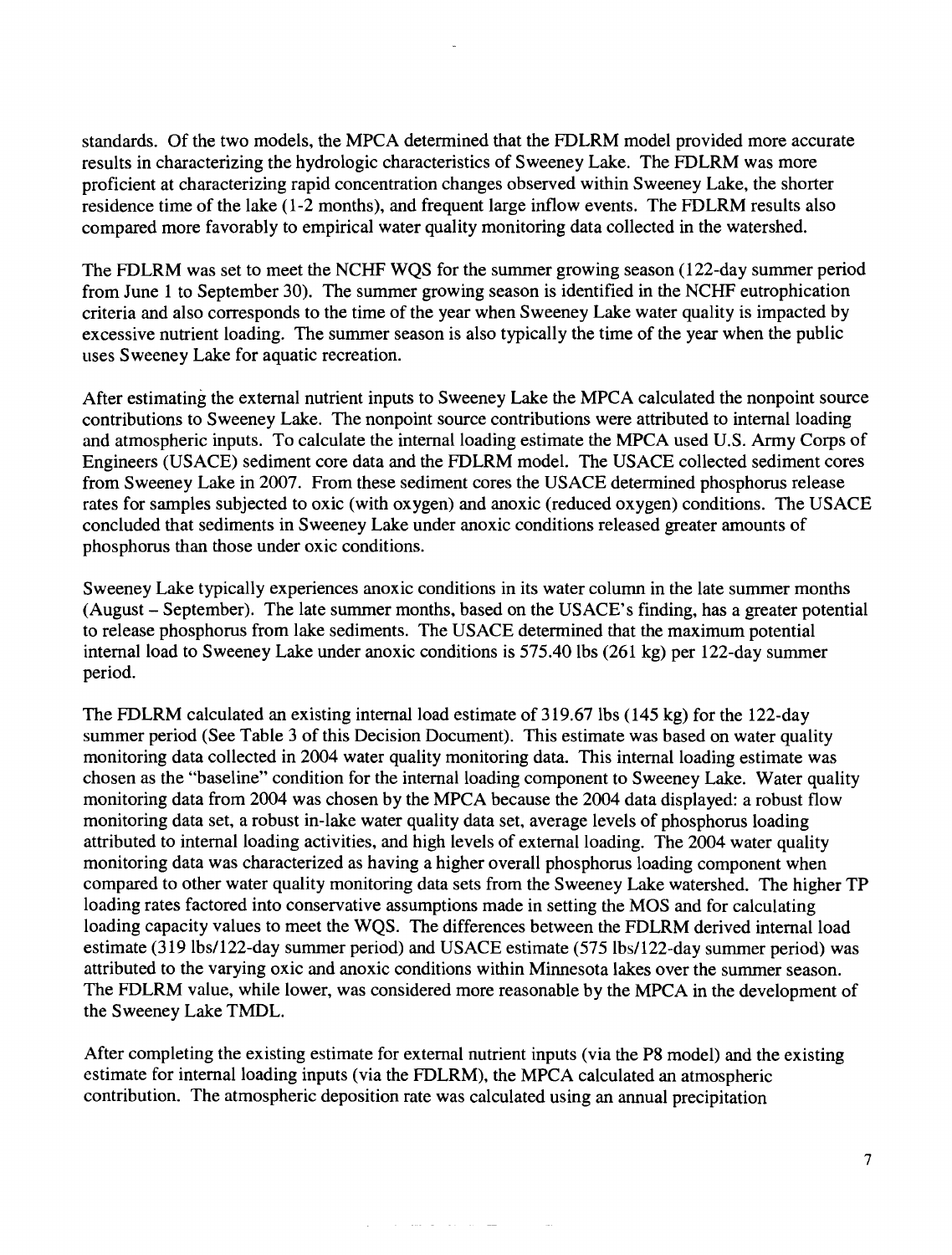measurements and the surface area of Sweeney Lake. The MPCA did not account for any additional point or nonpoint sources in the Sweeney Lake TMDL. The point sources (given a WLA) were MS4 communities and the nonpoint sources (given a LA) were internal loading and atmospheric loading.

The values calculated for the components of the TMDL (WLA and LA) were set to assure that WQS . would be attained. For the purposes of the Sweeney Lake TMDL calculation, a categorical WLA was assigned to MS4 communities of the City of Golden Valley (MS400021), the City of St. Louis Park (MS400053) and the Hennepin County (MS400138) MS4 permit. This categorical WLA was set at 488 Ibs/122-day summer period (See Table 3 of this Decision Document). The Minnesota Department of Transportation (MN-DOT) MS4 permit (MS400170) was assigned its own WLA of 79 lbs/122-day summer period.

The MPCA determined that phosphorus inputs from construction and industrial stormwater inputs were less than one percent of the total WLA and did not warrant a separate WLA for each of these inputs. Contributions from construction stormwater were added to the categorical WLA. Lumping the WLA together into a categorical value was deemed to be an appropriate strategy due to the similarities in land use and municipal operations between each of the municipalities within the Sweeney Lake watershed. There are no NPDES permitted industrial facilities within the Sweeney Lake watershed, these potential point sources were assigned a WLA of zero (WLA =  $0$ ).

For the load allocation component of the Sweeney Lake TMDL, the existing internal load estimate, based on the 2004 water quality monitoring data, was calculated to be approximately 319 Ibs/122-day summer period. The determination of the internal load value in the Sweeney Lake TMDL was calculated to be 143 Ibs/122-day summer period. This represented a 55-percent reduction from the existing internal load estimate. The atmospheric load component was not reduced between the existing atmospheric load estimate (8.4 lbs/122-day summer period) and the TMDL atmospheric load calculation (8.4 lbs/122-day summer period). The MPCA determined that the atmospheric loading component of the TMDL could not be reduced via implementation strategies and chose to keep this value constant for the purposes of the Sweeney Lake TMDL. The WLA and LA values of the Sweeney Lake TMDL are found in Table 3 of this Decision Document.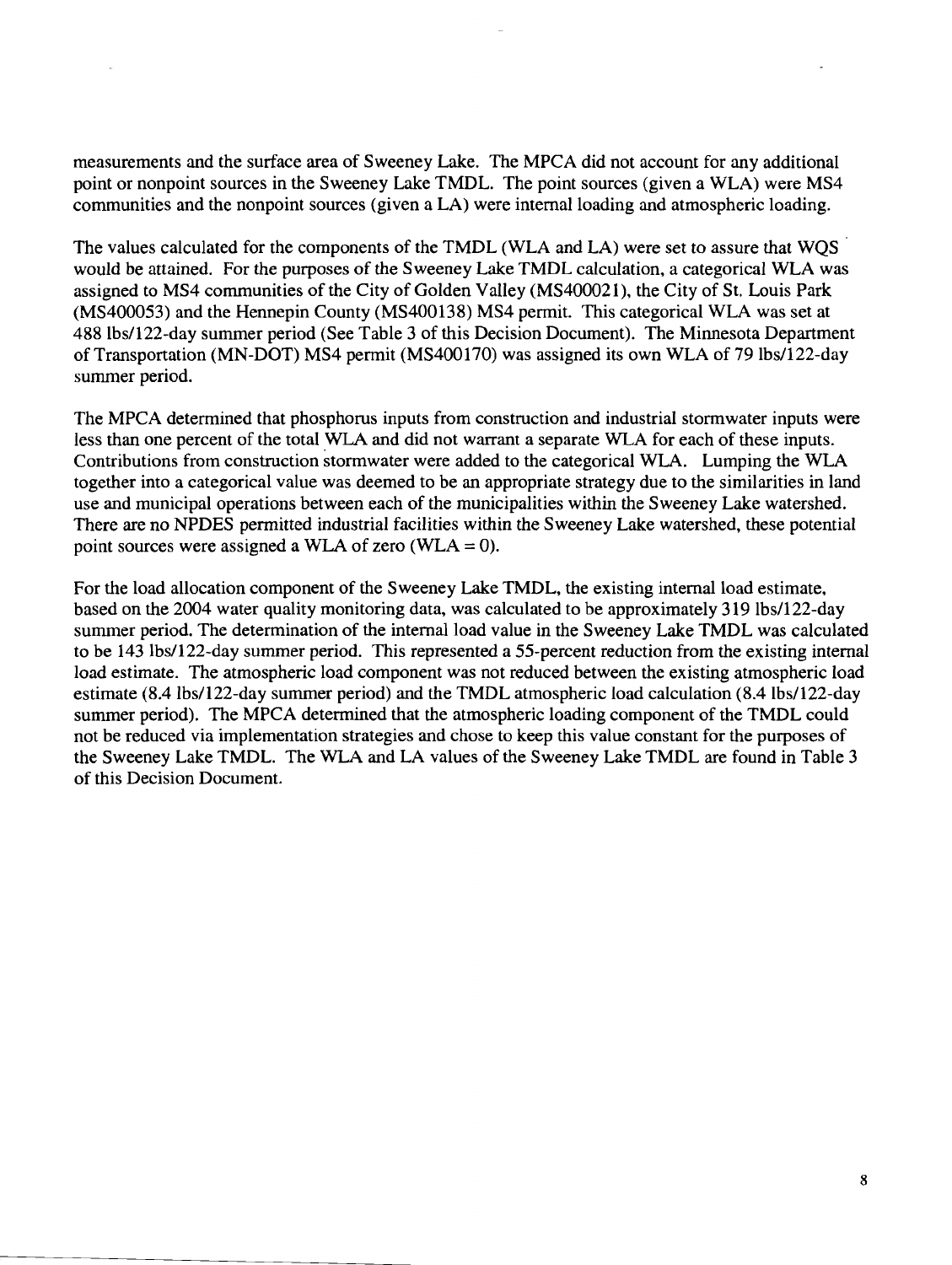|                                                                                                                            |                                                        | Wasteload Allocation (WLA).*                                     |                                                     |                                             |
|----------------------------------------------------------------------------------------------------------------------------|--------------------------------------------------------|------------------------------------------------------------------|-----------------------------------------------------|---------------------------------------------|
| <b>Source</b>                                                                                                              |                                                        | <b>Existing</b><br>Ann <u>ual Load</u><br>(lbs/summer<br>season) | <b>TMDL</b><br>$(lbs/122$ -day<br>summer<br>season) | Daily Load<br>(lbs/day<br>summer<br>period) |
| <b>MS4 Categorical</b><br>City of Golden Valley<br>City of St. Louis Park<br>Hennepin County<br>Construction<br>Stormwater | Permit#<br>MS400021<br>MS400053<br>MS400138<br>Various | 574                                                              | 488                                                 | 4.000                                       |
| <b>Industrial Stormwater</b>                                                                                               | N/A                                                    | 0                                                                | $\Omega$                                            | $\Omega$                                    |
| MN-DOT                                                                                                                     | MS400170                                               | 93                                                               | 79                                                  | 0.648                                       |
| <b>WLA Totals</b>                                                                                                          |                                                        | 667                                                              | 567                                                 | 4.648                                       |
|                                                                                                                            |                                                        | Load Allocation (LA).*                                           | 一般の死                                                | - a mar a Starting Albert St                |
| Atmospheric Load                                                                                                           |                                                        | 8                                                                | 8                                                   | 0.066                                       |
| <b>Internal Load</b>                                                                                                       |                                                        | 319                                                              | 143                                                 | 1.172                                       |
| LA Totals                                                                                                                  |                                                        | 327                                                              | 151                                                 | 1.238                                       |
| TMDL Totals (WLA+LA)                                                                                                       |                                                        | 994                                                              | 718                                                 | 5.885                                       |

Table 3: Existing Load (122-day summer period) vs. Sweeney Lake TMDL (122-day summer period)

\* Values adjusted for rounding

The U.S. EPA finds that the TMDL document submitted by the MPCA satisfies the requirements of the third criterion.

#### 4. Load Allocations (LA)

EPA regulations require that a TMDL include LAs, which identify the portion of the loading capacity attributed to existing and future nonpoint sources and to natural background. Load allocations may range from reasonably accurate estimates to gross allotments (40 C.F.R.  $\S$ 130.2(g)). Where possible, load allocations should be described separately for natural background and nonpoint sources.

#### Comment:

Load allocations are addressed in Section 6.1.2 on page 35 of the final TMDL document. The LA for the Sweeney Lake TMDL was recognized as originating from internal sources and atmospheric deposition. Each of these nonpoint sources was assigned a portion of the phosphorus load, 319Ibs/122-day summer period for the internal load and 8.4lbs/122-day summer period for the atmospheric load.

The U.S. EPA finds that the TMDL document submitted by the MPCA satisfies the requirements of the fourth criterion.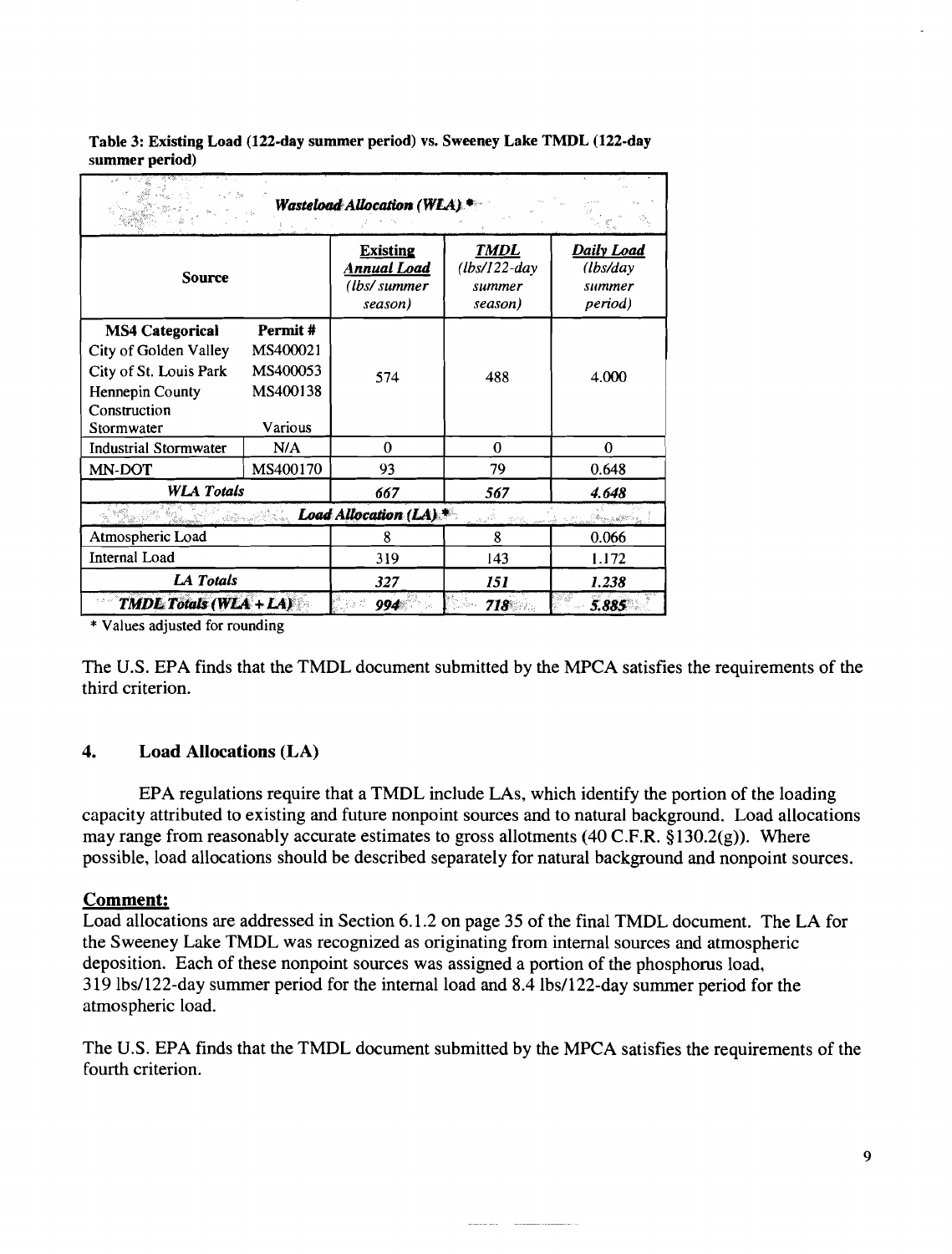#### 5. Wasteload Allocations (WLAs)

EPA regulations require that a TMDL include WLAs, which identify the portion of the loading capacity allocated to individual existing and future point source(s)  $(40 \text{ C.F.R.} \$ §130.2(h), 40 C.F.R.  $\S130.2(i)$ . In some cases, WLAs may cover more than one discharger, e.g., if the source is contained within a general permit.

The individual WLAs may take the form of uniform percentage reductions or individual mass based limitations for dischargers where it can be shown that this solution meets WQSs and does not result in localized impairments. These individual WLAs may be adjusted during the NPDES permitting process. If the WLAs are adjusted, the individual effluent limits for each permit issued to a discharger on the impaired water must be consistent with the assumptions and requirements of the adjusted WLAs in the TMDL. If the WLAs are not adjusted, effluent limits contained in the permit must be consistent with the individual WLAs specified in the TMDL. If a draft permit provides for a higher load for a discharger than the corresponding individual WLA in the TMDL, the State/Tribe must demonstrate that the total WLA in the TMDL will be achieved through reductions in the remaining individual WLAs and that localized impairments will not result. All permittees should be notified of any deviations from the initial individual WLAs contained in the TMDL. EPA does not require the establishment of a new TMDL to reflect these revised allocations as long as the total WLA, as expressed in the TMDL, remains the same or decreases, and there is no reallocation between the total WLA and the total LA.

#### Comment:

The WLAs assigned to the permitted sources within the Sweeney Lake watershed were calculated based on empirical water quality monitoring data from 2004. A categorical WLA was assigned to the MS4 communities of the City of Golden Valley (MS400021), the City of St. Louis Park (MS400053), Hennepin County (MS400138) and construction stormwater contributions. The categorical WLA assigned to these sources was 488 lbs/122-day summer period. Stormwater from MN-DOT (MS400170) areas within the watershed was assigned its own WLA, 79lbs/122-day summer period.

There are no NPDES permitted industrial facilities within the Sweeney Lake watershed, these potential point sources were assigned a WLA of zero (WLA  $= 0$ ). There are no wastewater treatment plants (WWTPs), no combined sewer overflows (CSOs), sanitary sewer overflows (SSOs) within the Sweeney Lake watershed. Therefore, these potential point sources did not receive any portion of the WLA  $(WLA=0)$ .

The U.S. EPA finds that the TMDL document submitted by the MPCA satisfies the requirements of the fifth criterion.

#### 6. Margin of Safety (MOS)

The statute and regulations require that a TMDL include a margin of safety (MOS) to account for any lack of knowledge concerning the relationship between load and wasteload allocations and water quality (CWA  $\S 303(d)(1)(C)$ , 40 C.F.R.  $\S 130.7(c)(1)$ ). EPA's 1991 TMDL Guidance explains that the MOS may be implicit, i.e., incorporated into the TMDL through conservative assumptions in the analysis, or explicit, i.e., expressed in the TMDL as loadings set aside for the MOS. If the MOS is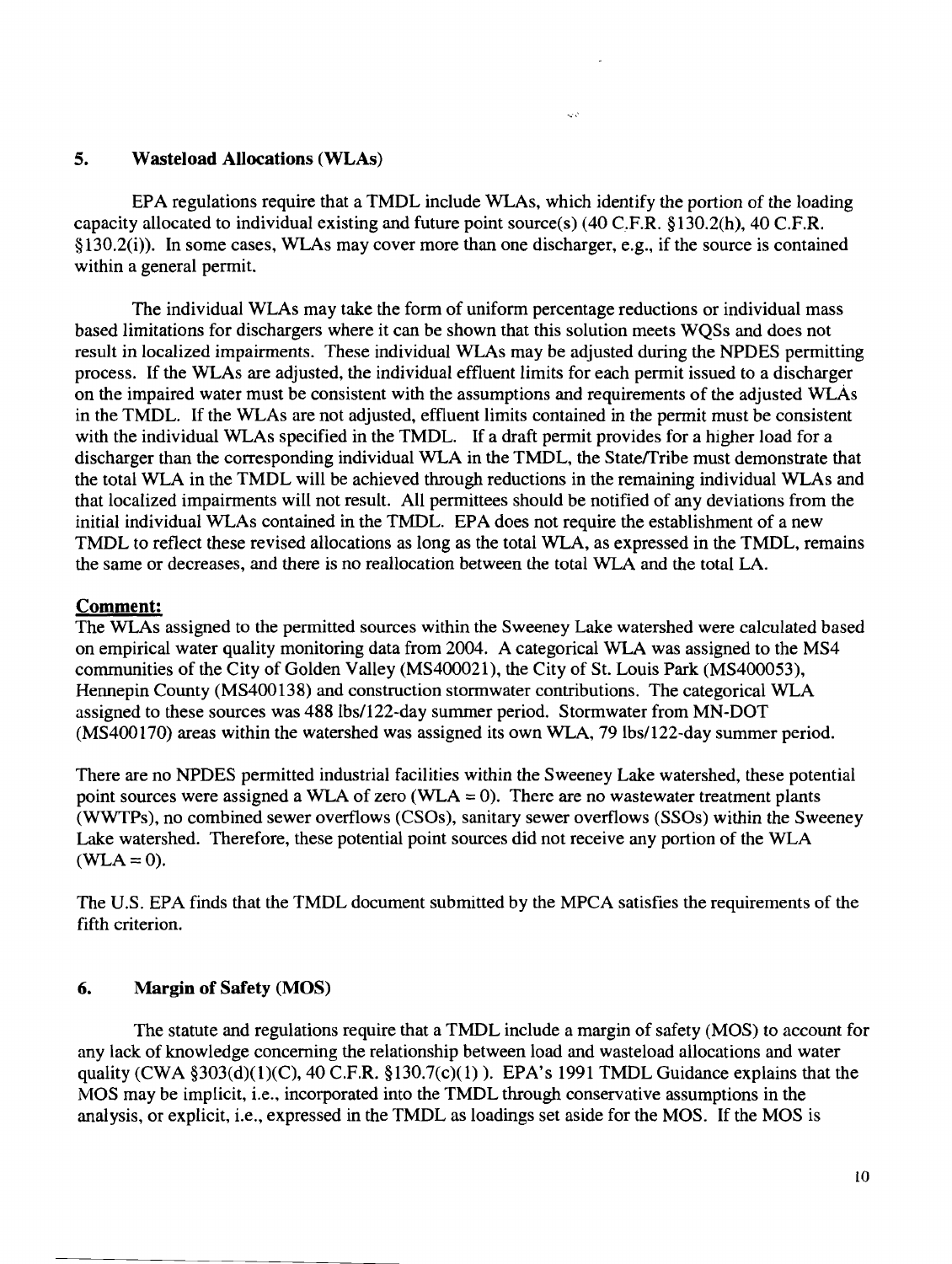implicit, the conservative assumptions in the analysis that account for the MOS must be described. If the MOS is explicit, the loading set aside for the MOS must be identified.

## **Comment:**

Section 6.1.3 of the final TMDL submittal outlines the Margin of Safety used in the Sweeney Lake TMDL. The Sweeney Lake TMDL utilized implicit (i.e., incorporated into the TMDL analysis through conservative assumptions) and explicit (i.e., expressed in the TMDL as a portion of the loadings) methods to set the MOS. The implicit portion was based conservative assumptions made through the development of the Sweeney Lake TMDL. These conservative assumptions involved using the "worst case" phosphorus loading scenario to estimate nutrient input conditions via the FDLRM. Water quality monitoring data from the 2004 monitoring year produced the worst case phosphorus loading measurements, when compared to other lake monitoring data examined in this TMDL. This worst case nutrient input scenario was used to set the load allocations for the Sweeney Lake TMDL.

Additionally, during the development of the Sweeney Lake TMDL, the MPCA chose to adjust the nutrient target via 5-percent decrease to the target concentration. The TP NCHF eutrophication criteria is 40  $\mu$ g/L. For the FDLRM modeling efforts, the MPCA decreased the TP target by 5-percent to  $38 \mu g/L$ . This adjusted TP target was used in the FDLRM loading reduction scenarios.

The U.S. EPA finds that the TMDL document submitted by the MPCA contains an appropriate MOS satisfying the requirements of the sixth criterion.

### **7. Seasonal Variation**

The statute and regulations require that a TMDL be established with consideration of seasonal variations. The TMDL must describe the method chosen for including seasonal variations. (CWA  $§303(d)(1)(C)$ , 40 C.F.R.  $§130.7(c)(1)$ .

#### **Comment:**

Seasonal variation was considered in the Sweeney Lake TMDL as described in Section 6.2 (page 36). Minnesota lakes typically respond negatively to nutrient inputs during the summer growing season (June 1 through September 30). Negative impacts to water quality include algal blooms and fish kills which can impact the recreational use of the resource. The unique hydrologic flow conditions within Sweeney Lake result in the lake having a relatively short residence time. The flow patterns and shorter residence time increases the likelihood that Sweeney Lake will respond to changes in nutrient inputs during the summer growing season.

The FDLRM focused on the 122-day summer growing season and identified this time period as the critical period for Sweeney Lake. The MPCA identified the summer growing season as critical for meeting WQS because this time of the year corresponds to the NCHF eutrophication criteria, contains the months when the public typically uses Sweeney Lake for aquatic recreation activities, and corresponds to the time of the year when water quality is likely to be impaired by excessive nutrient loading. The WLA and LA were calculated from modeling efforts which incorporated the 122-day summer growing season into their modeling scenarios. The WLA and LA were calculated to attain the WQS during the most critical period of the calendar year, the summer growing season. Therefore, the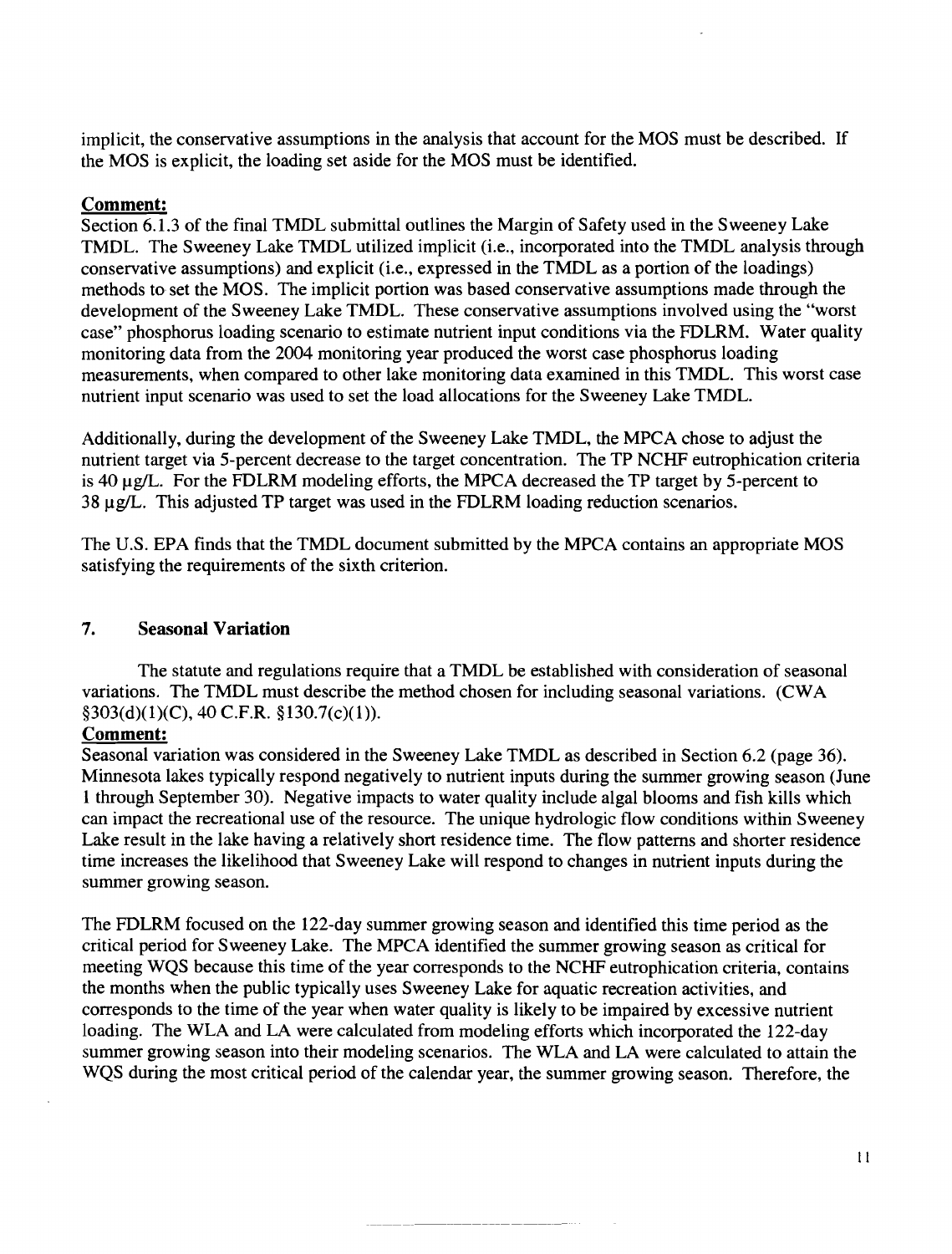MPCA assumes that the allocations set by the Sweeney Lake TMDL will be protective of water quality during the remainder of the calendar year (October through April).

The U.S. EPA finds that the TMDL document submitted by the MPCA satisfies the requirements of the seventh criterion.

# **8. Reasonable Assurances**

When a TMDL is developed for waters impaired by point sources only, the issuance of a National Pollutant Discharge Elimination System (NPDES) permit(s) provides the reasonable assurance that the wasteload allocations contained in the TMDL will be achieved. This is because 40 C.F.R.  $122.44(d)(1)(vii)(B)$  requires that effluent limits in permits be consistent with "the assumptions and requirements of any available wasteload allocation" in an approved TMDL.

When a TMDL is developed for waters impaired by both point and nonpoint sources, and the WLA is based on an assumption that nonpoint source load reductions will occur, EPA's 1991 TMDL Guidance states that the TMDL should provide reasonable assurances that nonpoint source control measures will achieve expected load reductions in order for the TMDL to be approvable. This information is necessary for EPA to determine that the TMDL, including the load and wasteload allocations, has been established at a level necessary to implement water quality standards.

EPA's August 1997 TMDL Guidance also directs Regions to work with States to achieve TMDL load allocations in waters impaired only by nonpoint sources. However, EPA cannot disapprove a TMDL for nonpoint source-only impaired waters, which do not have a demonstration of reasonable assurance that LAs will be achieved, because such a showing is not required by current regulations.

# **Comment:**

The Sweeney Lake TMDL outlines reasonable assurance activities in Sections 9.0 - 9.1 (page 52 of the final TMDL document). The Sweeney Lake TMDL indicates that external (MS4 communities) and internal loading reduction strategies will be implemented in the watershed over the next several years. During the development of the Sweeney Lake TMDL, the MPCA explored various loading reduction strategies. A external only load reduction scenario, an internal only load reduction scenario, and a combination external and internal load reduction scenario were calculated via the FDLRM. The external and internal load reduction scenario was chosen because it presented the most realistic load reduction scenario for Sweeney Lake.

The BCWMC will be the local group assigned with following through on the recommendations outlined in the Sweeney Lake TMDL Implementation Plan. The BCWMC is expected to implement nutrient reduction strategies within the watershed and lead a cooperative effort among other stakeholders to improve water quality within the watershed. The MPCA hopes that the commitment displayed by the BCWMC will encourage other stakeholders within the watershed to reduce their nutrient usage and its potential export to the surface waters within the Sweeney Lake watershed.

The MPCA believes that the collective involvement of multiple stakeholders within the watershed will reduce phosphorus inputs to Sweeney Lake. This collective effort will be coordinated by the BCWMC.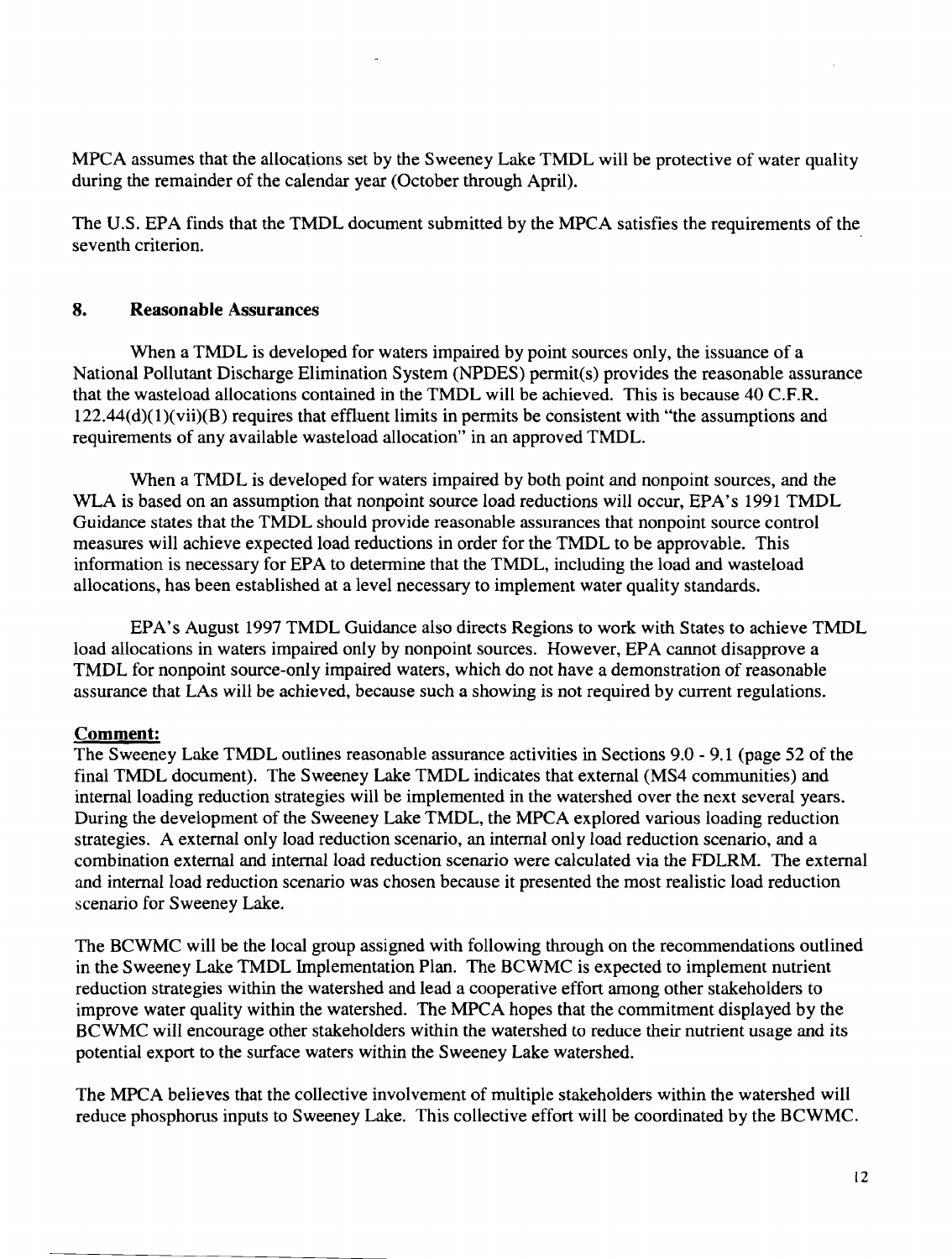The BCWMC will work to reduce the external inputs to Sweeney Lake and will then focus on reducing the internal source load. Feedback from stakeholders will be encouraged to maximize the nutrient removal efforts given the funding mechanisms of the implementation efforts. A variety of funding sources will be explored by the BCWMC. Federal, state and local funding resources will be employed to reduce the external and internal nutrient load to Sweeney Lake.

The Clean Water Legacy Act (CWLA) is a statute passed in Minnesota in 2006 for the purposes of protecting, restoring, and preserving Minnesota's waters. The CWLA provides the process to be used in Minnesota to develop TMDL implementation plans, which detail the restoration activities needed to achieve the allocations in the TMDL. The TMDL implementation plans are required by the State to obtain funding from the Clean Water Fund. These plans are generally developed py third party groups, but may be developed by MPCA. The Act discusses how MPCA and the involved public agencies and private entities will coordinate efforts regarding land use, land management, water management, etc. Cooperation is also expected between agencies and other entities regarding planning efforts, and various local authorities and responsibilities. These efforts are expected to include informal and formal agreements and joint utilization of technical, educational, and financial resources. These cooperative efforts and coordination activities are to be included in the implementation plans. MPCA expects the implementation plans to be developed within a year of TMDL approval. MPCA reviews and approves all plans.

The CWLA also provides details on public and stakeholder participation in development and implementation ofTMDLs and implementation plans, and how the funding will be used. The implementation plans are required to contain ranges of cost estimates for both point and nonpoint source load reductions, as well as for monitoring efforts to determine effectiveness of implementation efforts. MPCA has developed guidance on what is required in the implementation plans (Implementation Plan Review Combined Checklist and Comment, MPCA). To be eligible for CWLA funding, plans must include cost estimates, general timelines for implementation, and interim milestones and measures. The Minnesota Board of Soil and Water Resources administers the Clean Water Fund, and has developed a detailed grants policy explaining what is required to be eligible to receive Clean Water Fund money (FY '11 Clean Water Fund Competitive Grants Policy; Minnesota Board of Soil and Water Resources, 2011).

Water quality monitoring by the BCWMC and the Citizen Assisted Monitoring Program (CAMP) group will monitor the success or failure of BMPs designed to reduce nutrient loading into Sweeney Lake. Watershed managers will have the opportunity to reflect on the progress or lack of progress, and adjust their efforts accordingly. BMP assessments will be conducted on an iterative basis so watershed managers will have the opportunity to change course if progress is unsatisfactory.

Under the MPCA's Stormwater General Permit, municipal managers in charge of MS4 communities must review the adequacy of local Stormwater Pollution Prevention Plans (SWPPPs) to ensure that each plan meets WLA set by the Sweeney Lake TMDL. If the SWPPP does not meet the WLA, the SWPPP will need to be modified within 18 months of the approval of the TMDL by the U.S. EPA.

Table 4 of this Decision Document outlines the baseline water quality conditions represented in the "Existing Annual Load" column which were generated from the 2004 water quality monitoring data, and the projected WLA and LA from the Sweeney Lake TMDL. The TP sources linked to the WLA are

13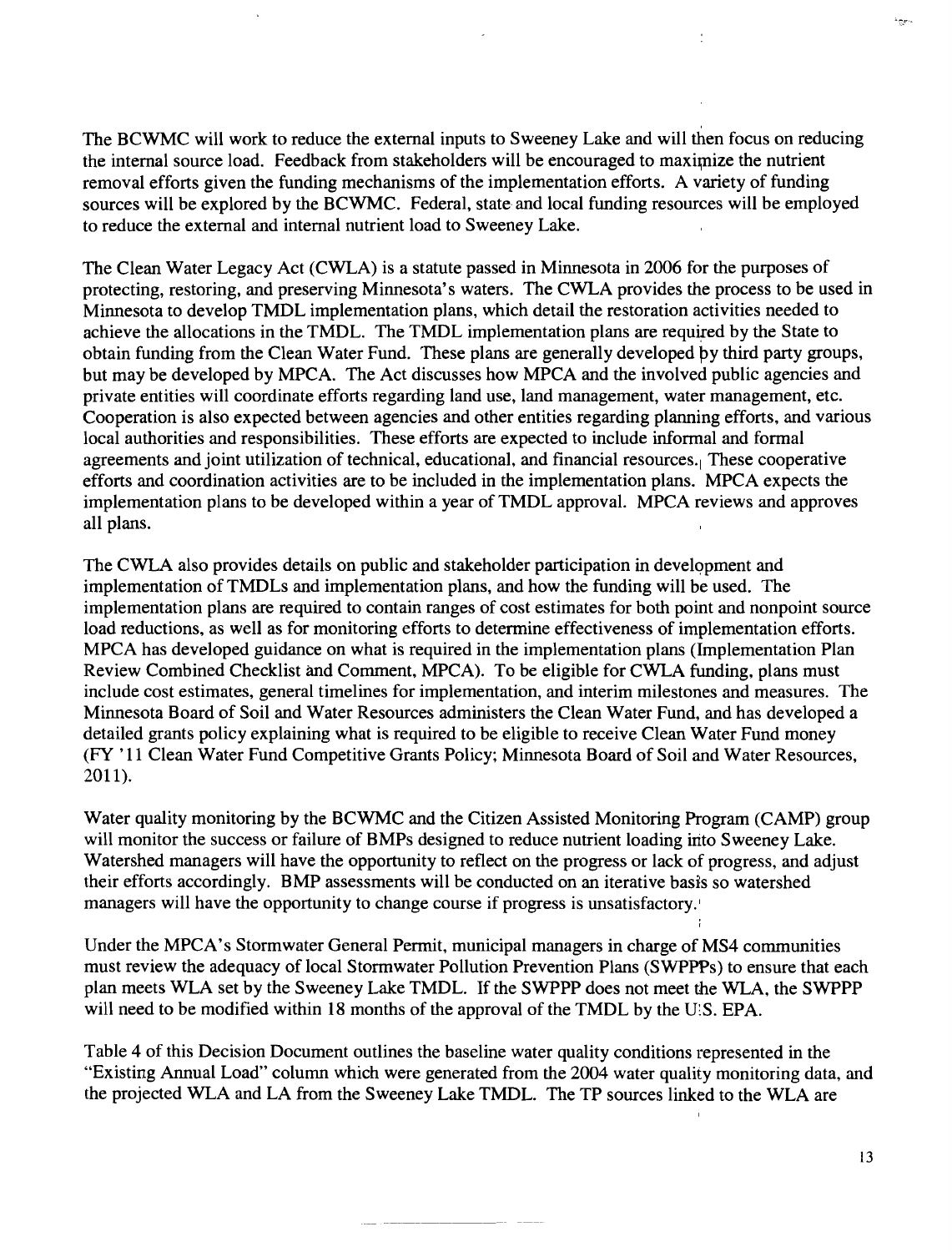expected to be reduced by 15%, internal TP sources are expected to be reduced by 55% and atmospheric TP sources are not expected to be reduced in the Sweeney Lake TMDL.

|            | <u>Source</u>            | <b>Existing Annual</b><br>$Load$ <sup>*</sup> | $TMDL$ * | <b>Projected Reduction</b> |  |
|------------|--------------------------|-----------------------------------------------|----------|----------------------------|--|
|            |                          | (lbs/122-day summer period)                   |          | ' % )                      |  |
| <b>WLA</b> | MS4 Categorical + MN-DOT | 667                                           | 568      | 15%                        |  |
| LA         | Internal TP Load         | 319                                           | 143      | 55%                        |  |
| LA         | Atmospheric Load         |                                               |          | $0\%$                      |  |
|            | <b>Total Load</b>        | 994                                           | 719      |                            |  |

Table 4: Current Loading vs. Projected Loading in the Sweeney Lake watershed

\* Values adjusted for rounding

The U.S. EPA finds that this criterion has been adequately addressed.

# 9. Monitoring Plan to Track TMDL Effectiveness

EPA's 1991 document, *Guidance for Water Quality-Based Decisions: The TMDL Process* (EPA 440/4-91-001), recommends a monitoring plan to track the effectiveness of a TMDL, particularly when a TMDL involves both point and nonpoint sources, and the WLA is based on an assumption that nonpoint source load reductions will occur. Such a TMDL should provide assurances that nonpoint source controls will achieve expected load reductions and, such TMDL should include a monitoring plan that describes the additional data to be collected to determine if the load reductions provided for in the TMDL are occurring and leading to attainment of water quality standards.

# Comment:

Section 9.2 (on page 53) of the final TMDL submittal outlines the planned water quality monitoring efforts by the BCWMC. The BCWMC water quality monitoring program will assess water quality improvements in Sweeney Lake and test the efficiency of BMP phosphorus removal strategies. The overall goal of these monitoring activities will.be to ensure that BMP structures are functioning properly and reducing phosphorus inputs to Sweeney Lake. The BCWMC will continue to monitor water quality in Sweeney Lake through a variety of efforts. The BCWMC will complete a more intensive water quality monitoring regiment of Sweeney Lake once every three to four years. The CAMP group will continue their annual water quality monitoring efforts.

The intensive water quality monitoring conducted by the BCWMC will include: temperature, dissolved oxygen, specific conductivity, pH, chlorophyll-a, total phosphorus, total nitrogen, Secchi disc transparency and phytoplankton and zooplankton measurements. Phytoplankton (microscopic plant organisms), zooplankton (microscopic aquatic organisms) were recommended by the MPCA to monitor water quality in Sweeney Lake. These surveys will aid watershed managers in their understanding how BMP phosphorus removal efforts are impacting the ecological community in these lakes.

The U.S. EPA finds that this criterion has been adequately addressed.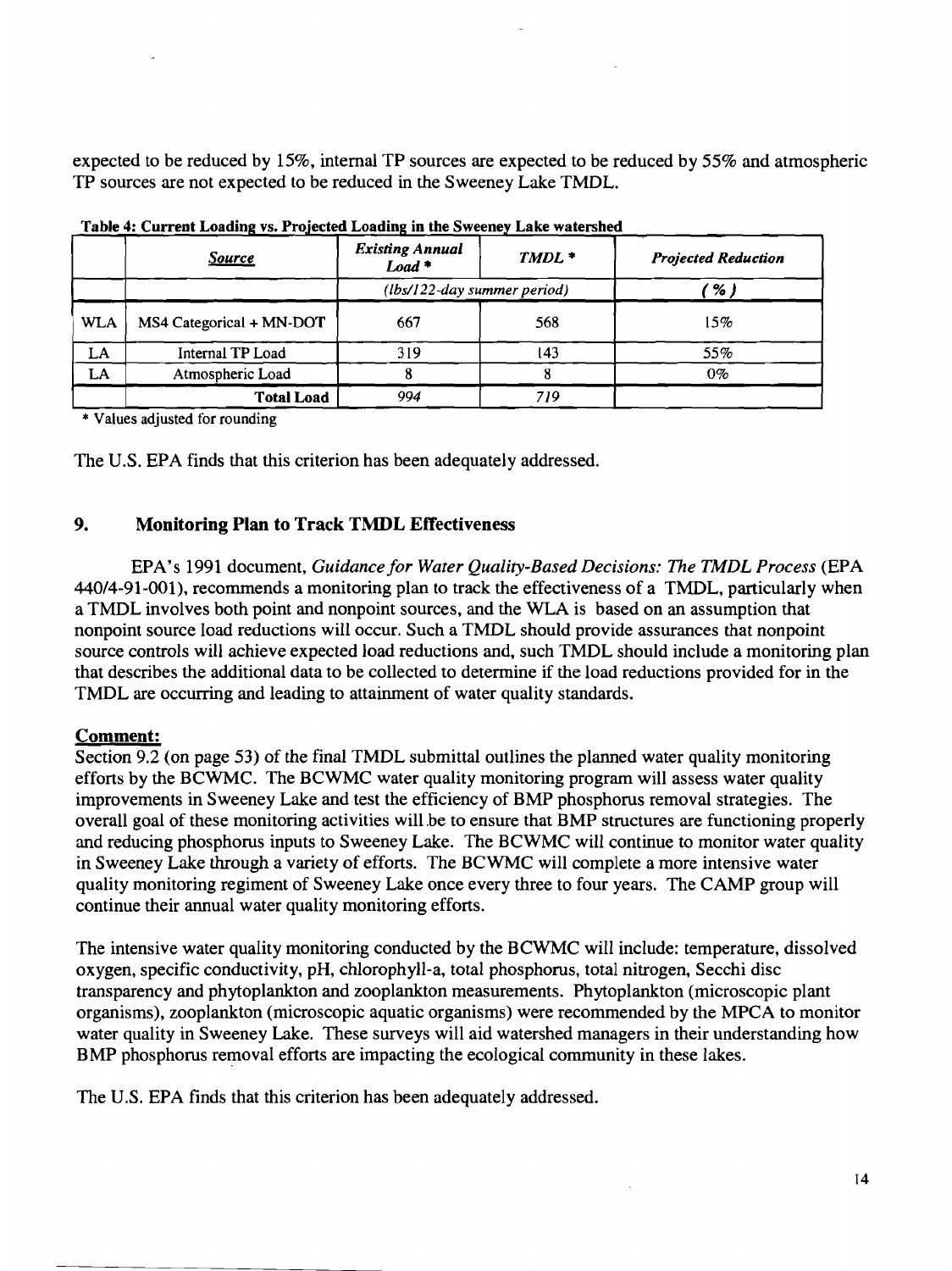### **10. Implementation**

EPA policy encourages Regions to work in partnership with StatesfTribes to achieve nonpoint source load allocations established for 303(d)-listed waters impaired by nonpoint sources. Regions may assist States/Tribes in developing implementation plans that include reasonable assurances that nonpoint source LAs established in TMDLs for waters impaired solely or primarily by nonpoint sources will in fact be achieved. In addition, EPA policy recognizes that other relevant watershed management processes may be used in the TMDL process. EPA is not required to and does not approve TMDL implementation plans.

#### **Comment:**

Implementation strategies are outlined in Section 8.0 (pages 43-51 of the final TMDL document). The BCWMC will have the lead role in implementing the mitigation strategies suggested in the final TMDL. The BCWMC will focus on efforts to reduce nutrient inputs from point and nonpoint sources within the watershed. The BCWMC will work with other municipal partners to reduce stormwater runoff, improve BMPs within the Sweeney Lake watershed, and implement programs that reduce nutrient export. Adaptive management strategies will be utilized by the BCWMC. Assessments of BMP efficiency will be monitored and changes to nutrient reduction efforts will be made where deemed appropriate.

The preliminary implementation framework outlined in the Sweeney Lake TMDL will attempt to reduce nutrient influxes to Sweeney Lake via: source reduction strategies (ex. BMP installation, street sweeping, etc.), regulatory controls (runoff quality and volume retention requirements), in-lake management strategies, and lake inflow treatment strategies. A combination of these techniques will be employed by the BCWMC and their local partners. The MPCA supports the strategy that improvements to overall water quality within the Sweeney Lake watershed will require participation by a variety of stakeholders within the watershed.

The MPCA has identified the following methods to aid in reducing external phosphorus loads into Sweeney Lake: the installation of rain gardens and native plantings to filter stormwater, the development and re-development of BMP structures (ex. stormwater detention basins, pervious surfaces, biofiltration basins, and grit chambers), targeted street sweeping activities, shoreline buffer BMP development projects, and water quality education programs for the general public. The MPCA also discussed efforts to reduce phosphorus inputs from internal sources. These efforts could include the following strategies: hypolimnetic withdrawal and treatment, installation of constructed wetlands to treat hypolimnetic waters, aerating hypolimnetic waters, chemical treatment with alum, aeration system management, and fish population management. A combination of external and internal nutrient reduction strategies will reduce the nutrient inputs to Sweeney Lake. Watershed partners will need to work together to maximize their efforts with the allotted monetary resources.

The U.S. EPA finds that this criterion has been adequately addressed. The U.S. EPA reviews but does not approve implementation plans.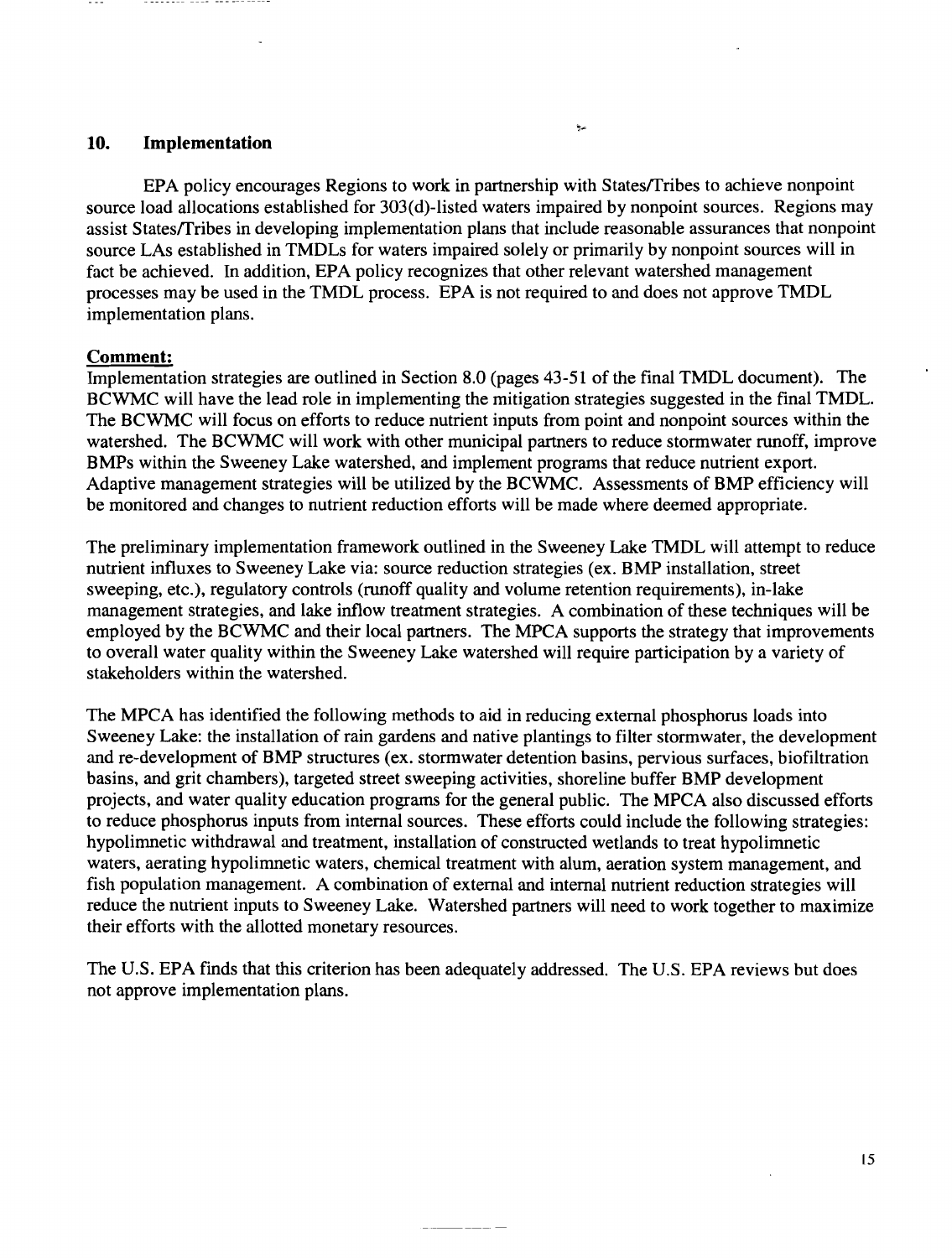## **11. Public Participation**

EPA policy is that there should be full and meaningful public participation in the TMDL development process. The TMDL regulations require that each State/Tribe must subject calculations to establish TMDLs to public review consistent with its own continuing planning process (40 C.F.R. §130.7(c)(l)(ii)). In guidance, EPA has explained that final TMDLs submitted to EPA for review and approval should describe the State'sffribe's public participation process, including a summary of significant comments and the State's/Tribe's responses to those comments. When EPA establishes a TMDL, EPA regulations require EPA to publish a notice seeking public comment (40 C.F.R. §130.7(d)(2)).

Provision of inadequate public participation may be a basis for disapproving a TMDL. If EPA determines that a State/Tribe has not provided adequate public participation, EPA may defer its approval action until adequate public participation has been provided for, either by the State/Tribe or by EPA.

## **Comment:**

The public participation section of the TMDL submittal is found in Section 7.0 (page 41 of the final TMDL submittal). The MPCA incorporated stakeholder involvment throughout the development of the TMDL. The MPCA held a series of meetings within the Sweeney Lake watershed. The first public meeting was held in March of 2007 where the MPCA discussed the technical work plan, communicated the goals of the TMDL, and presented data analysis techniques which would be employed in the calculation of the TMDL components. A project webpage was created after the first public meeting which allowed the public access to information related to the status of the project and future meeting times and locations. The MPCA updated the project webpage periodically throughout the course of the Sweeney Lake TMDL effort.

A second public meeting was held in June 2009 to discuss the monitoring data collected in 2007-2008 and an overview of the initial draft TMDL report. In addition to the public meetings, the MPCA hosted several technical team meetings. Members from the following organizations were invited to participate on the Sweeney Lake TMDL technical team: City of Golden Valley, City of St. Louis Park, Hennepin County, Minneapolis Parks and Recreation Board, Minnesota Department of Transportation, Minnesota Department of Natural Resources, the Sweeney Lake Homeowners Association, the Metropolitan Council of Environmental Services and the Minnesota Board of Soil and Water Resources.

The draft TMDL was posted online for review and public comment by the MPCA at (http://www.pca.state.mn.us/water/tmdl). The 30-day public comment period was started on March 14, 2011 and ended on April 13, 2011. The MPCA received 4 public comments and adequately addressed these comments. The MPCA submitted all of the public comments and responses in the final TMDL submittal packet received by the U.S. EPA on August 2, 2011.

The U.S. EPA finds that the TMDL document submitted by the MPCA satisfies the requirements of this eleventh element.